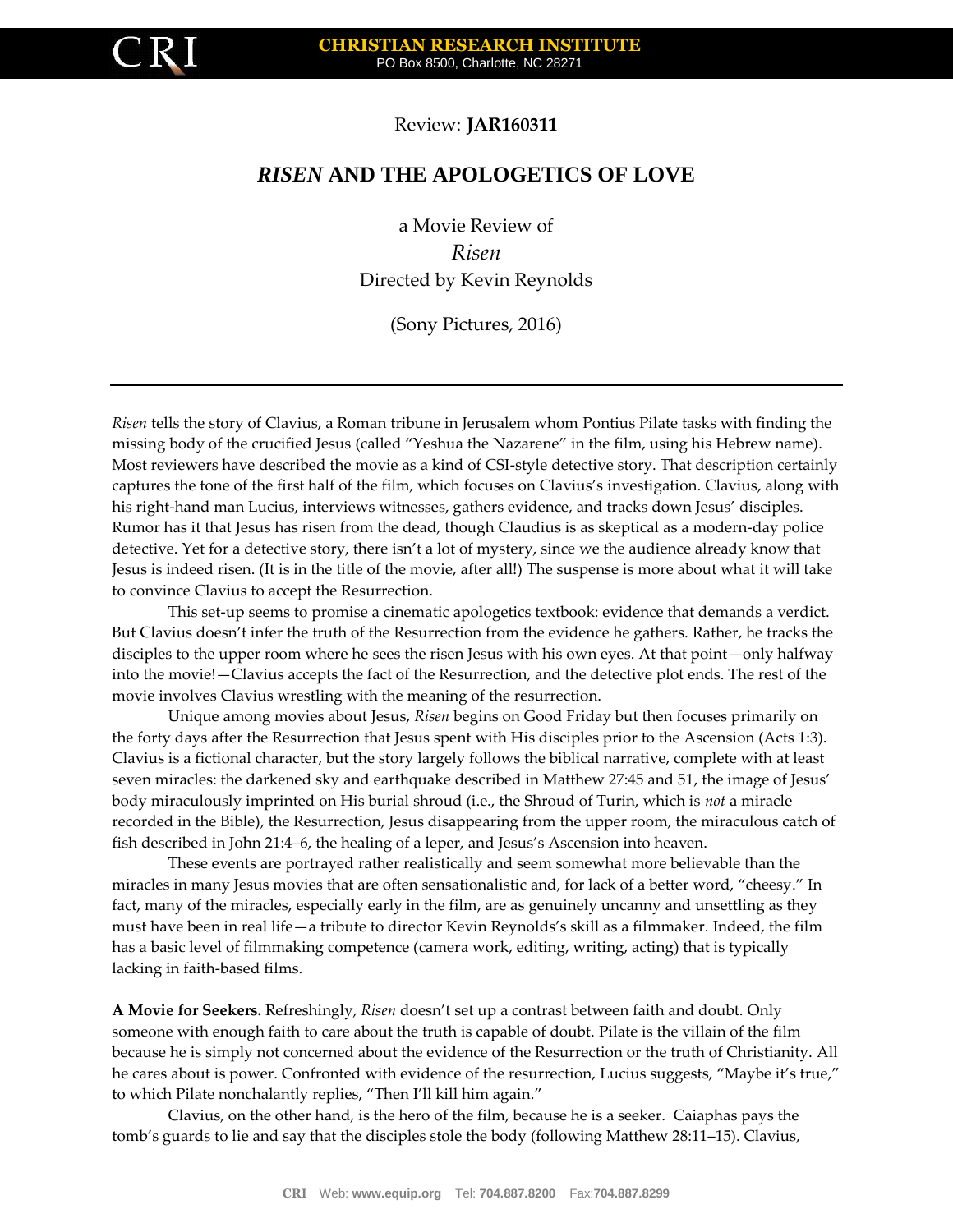however, knows it is a lie. At one point, he even produces a different crucified corpse that could serve as staged "evidence" that Jesus was not resurrected. But, unlike Pilate and Caiaphas, Clavius is interested in more than maintaining political power. He wants to know the truth. Clavius is dissatisfied with his life. He believes there has to be more out there. But when he interviews Mary Magdalene about her claim to have seen the resurrected Jesus, she intriguingly tells him, "You're looking for the wrong thing."

**Pax Romana vs. Pax Christi.** Clavius sees the world in military terms. For Clavius, even religion is a political struggle between the Roman god Mars and the Hebrew God. Whereas Pilate is portrayed as a philosopher, partial to Minerva the Roman goddess of wisdom, Clavius the soldier claims to worship only Mars, the god of war. In other words, Clavius only puts his trust in military strength, which for him is the only path to peace — a perfect symbol of the Pax Romana.

The movie itself starts with a battle between the Romans and the zealots, led by Barabbas, who on Good Friday, according to the biblical timeline, would have been released just that morning. Barabbas was a would-be military "messiah" who went right back to the battle as soon as he was released. Thus the filmmakers set the story in a context of unending violence and political struggle.

Clavius, however, longs to escape from the cycle of violence. When Pilate asks him about his ambitions, Clavius says that his goal is to serve in Rome, the center of wealth and power. But why, asks Pilate? What will that bring you? Clavius confesses that what he really wants is a family and a villa in the countryside where at last he might find peace and "an end to death." Pilate wonders, "Is there no other way" to find peace?

The high priest Caiaphas, too, claims to seek peace. When he comes to Pilate to ask for Roman guards at the tomb to prevent the disciples from stealing Jesus's body to fake a resurrection (as described in Matthew 27:64), Caiaphas tells Pilate he is seeking "peace" and argues that if Jesus' body "vanishes," then that would inspire the people to rebel and threaten the Roman governor's ability to keep peace.

Both the Romans and the Jews see peace as secured by military power. When Pilate first tells Clavius about Jesus, he describes Him as an "ascetic," emphasizing Jesus' rejection of worldly power. Likewise, the Centurion at the foot of the Cross is moved by Jesus' refusal to fight back, saying it was as if "He wanted to be sacrificed." This is a nod to the Christian doctrine of atonement, but also a reiteration of Christ's nonviolence.

Jesus has a very different idea about peace and power. Clavius asks Joseph of Arimathea if he believes that Jesus is the "messiah" who has risen from the dead "to lead Israel against Rome." Joseph replies, "I believe that if He had lived, Yeshua would have embraced you as a brother, even as you slew Him." This is not far off from what actually happens when Clavius does encounter the risen Jesus. When he enters the upper room, Clavius is shocked to see Jesus among the disciples gathered there. Jesus welcomes him in, calling him "brother" and saying, "There are no enemies here."

These are the same words Clavius later says to Lucius. After Clavius leaves Jerusalem to accompany the disciples to Galilee to meet Jesus again, Lucius tracks them and confronts them in the desert. Clavius overpowers Lucius with his superior military skill, but he does not kill him. "There are no enemies here," he says, beginning to follow Jesus' way of nonviolence. He lays down his sword and says, "No one dies today," realizing that the end of death he seeks can only come when we refuse to kill those who believe they are our enemies.

**What Will Convince You?** From an apologetics point of view, it is interesting that seeing the risen Jesus does not resolve all of Clavius's questions or result in his immediate conversion. Too often apologists assume that establishing objective evidence of the Resurrection would somehow prove the truth of Christianity. *Risen* rightly recognizes that the fact of a risen Jesus would not by itself answer all our questions. It would not *necessarily* prove the divinity of Christ or even the truth of Christ's teachings. Plenty of eye-witnesses experienced Jesus's miracles and teaching first-hand but rejected His claim to be their Savior. In fact, Scripture reports that some among the eleven disciples still had doubts when they saw the risen Christ (Matt. 28:17). To be sure, in the modern world, skepticism about the fact of Christ's Resurrection is a significant obstacle to faith, and apologists ought to respond to those who attempt to cast doubt on the historicity of the Resurrection. And the fact of the Resurrection would certainly go a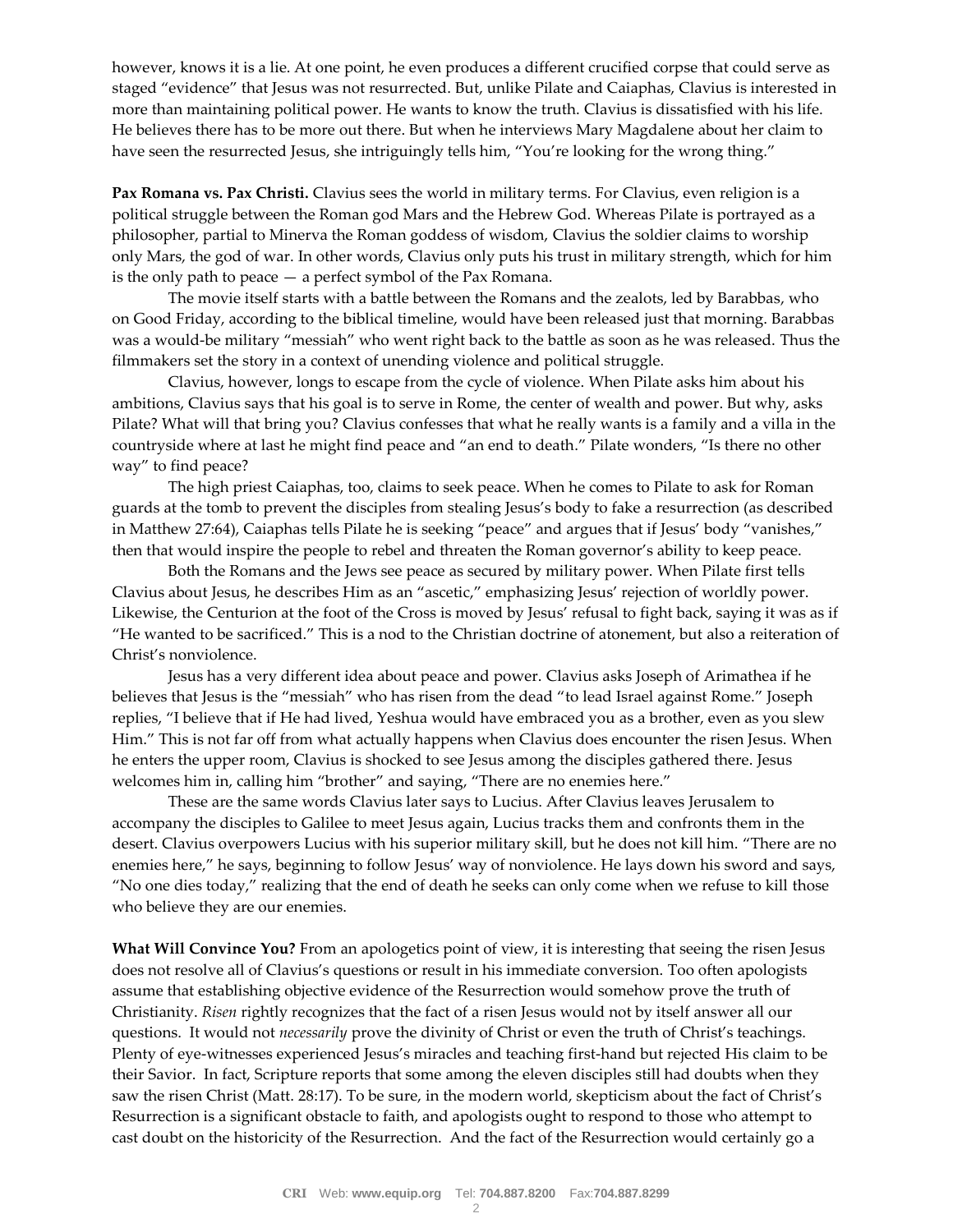long way toward vindicating Christ's teachings. But at the same time, there will always be a gap between acknowledging the historical fact that Jesus rose from the dead and believing the saving truth that Jesus is Lord.

In the film, Peter admits to Clavius that he "doesn't have all the answers." Even the objective truth of Christ's resurrection leaves open the subjective questions of *What does Christ's resurrection mean for me* and *How should I respond to Christ*? *Risen* is a good reminder to apologists to face these questions in addition to the more typical questions of objective historical evidence. It is also an opportunity to engage with skeptics. We might ask a skeptic what experiences would convince him to believe in Christ? Would being an eyewitness of the Resurrection be enough? What is the skeptic truly seeking?

These are the questions that *Risen* has Jesus Himself pose to Clavius just before the Ascension. "What will it take to convince you?" Jesus asks. "With your own eyes you have seen, and yet you still doubt? What frightens you?" "Being wrong," Clavius replies. But Jesus knows there is more than mere skepticism at work. "What is it you seek?" Jesus asks him. Then, echoing the conversation Clavius had with Pilate earlier, Jesus adds, "A day without death?" Jesus knows that Clavius seeks inner peace, not mere intellectual certainty.

Ultimately Clavius is seeking an end to death. After seeing the risen Jesus in the upper room, Clavius tells Lucius, "I have seen two things which I cannot reconcile." He seems to be referring to seeing the dead body of Jesus in the tomb and later the same Jesus alive again. But it is not only that he cannot reconcile the Resurrection with his understanding of death; it is that he cannot reconcile Jesus' love of enemies with his understanding of peace through military power.

**The Apologetic of Love.** Clavius needs his mind lifted up to higher things (Col. 3:2). The first witness Clavius interviews is an old blind woman who says Jesus "loved me. He lifted me up." It is as if she, like Jesus, has "risen." Clavius, too, needs to be lifted up and made to hope for something more than military power and worldly peace. Clavius needs to be transformed through the renewing of his mind (Rom. 12:2). He needs to have a new understanding of power (1 Cor. 1:18–25) and a new understanding of peace (Phil. 4:7). This transformation does not happen immediately for Clavius. Simply seeing the risen Jesus does not instantaneously change his worldview. Instead, his way of thinking begins to change gradually as he walks to Galilee with the disciples.

When Peter confesses that the disciples had doubts about Jesus all along, Clavius asks Peter directly, "Then what made you follow Him?" Just then a leper passes by, being beaten and driven out of the area because of his condition. When Jesus embraces him and heals his disease, Peter looks at Clavius and says, "That's why." This scene is ambiguous. Is Peter saying that the disciples followed Jesus because of His miraculous power? Maybe. But it seems to fit better with Clavius's story if Peter is referring to Jesus's love and willingness to embrace those whom society rejects. Some of the disciples may have started following Jesus out of desire for miraculous health or for a political revolution or even eternal life, but then Jesus' love transformed them, lifting them to something higher. As John says after the Ascension, the disciples' transformation is not just about "life eternal" but also about "how life is lived" now and "how love changes you."

Clavius does not seem to be entirely convinced, even at the end of the film. He still has many doubts and questions. But he was, without doubt, changed by his encounter with Jesus' love. The film ends with Clavius giving away his ring, the sign of his authority as a Roman tribune, signaling that he has definitively left the life of military power and ambition. As he tells his story, the listener asks him, "Do you believe all this?" And he responds, "I believe I can never be the same."

As a fictional film, *Risen* obviously could never offer any objective evidence for the truth of Christianity. The fact that a fictional character witnesses the Resurrection of Christ adds nothing to the real-world historical record. But it is significant that Clavius was not converted by historical evidence, either. His conversion was a slow process that began by spending time with the disciples, by eating with them, seeing how they welcomed him even though he had persecuted them, and seeing how love had changed their lives. Clavius's story reminds us that our lives themselves are an apology for Christ. The most convincing argument for the truth of Christianity may be how we love one another (John 13:34–35).